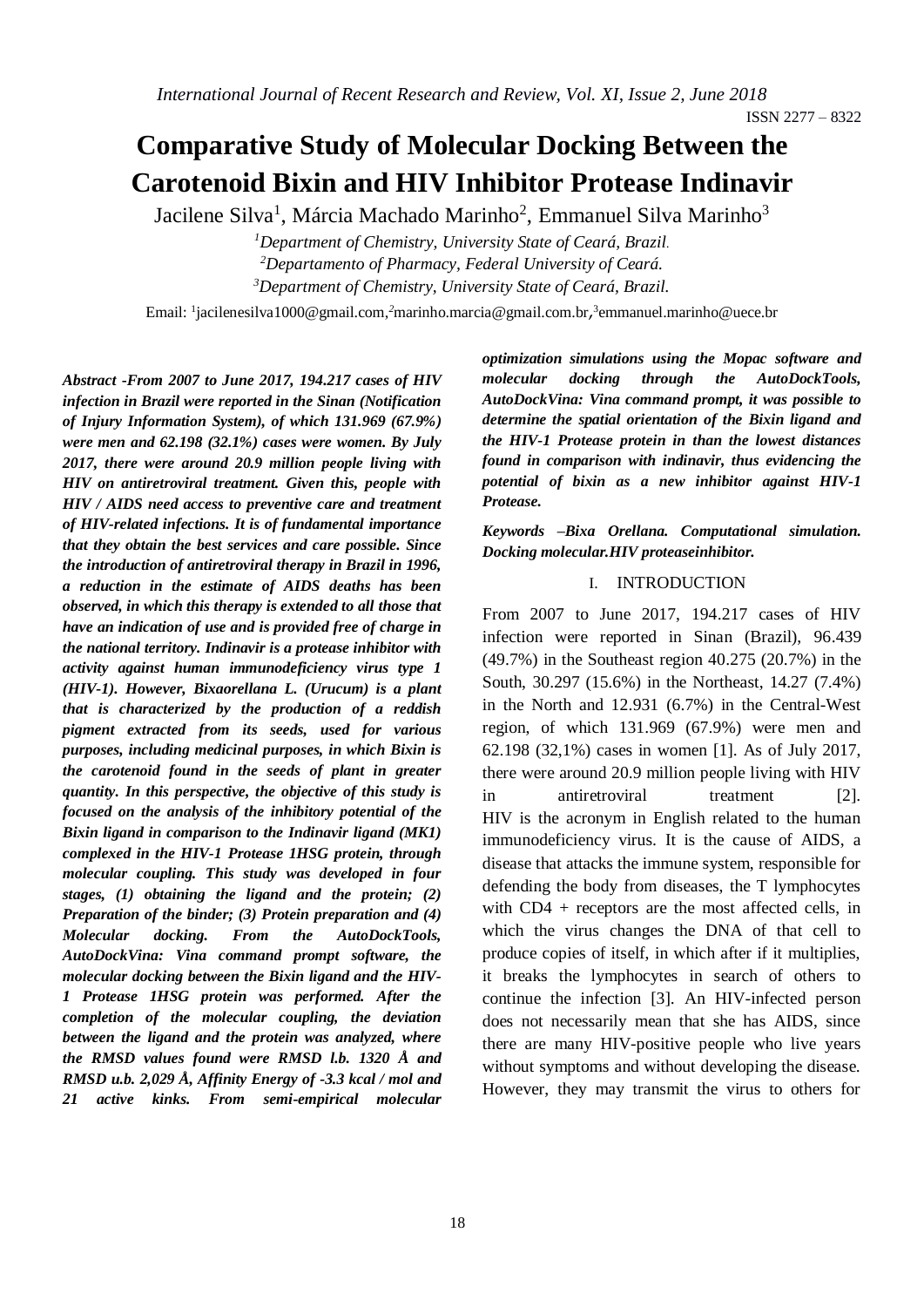unprotected sex, sharing contaminated syringes, or mother to child during pregnancy and breastfeeding, when proper prevention measures are not followed. Therefore, it is always important to take the test and protect yourself in all situations [3]. Acquired Immune Deficiency Syndrome (AIDS) is caused by HIV, "S" is a syndrome, a combination of signs and symptoms that form a different clinical picture of a dysfunction; "I" and "D" are of Immunodeficiency: fall of the immune system of a person making it vulnerable to infections. "A" is from Acquired, which means that the disease is neither hereditary nor congenital, although the use of the term AIDS is widespread for medical purposes, this has been replaced by phase-by-stage classifications of HIV infection; in which AIDS refers only to the last stages of immune suppression [4]. It was first described in 1981 after a succession of cases of people developing uncommon infections and rare neoplasms found only in advanced immunodeficiency states, where it was later discovered that this syndrome occurs at a late stage of HIV infection [5]. Given this, people with HIV / AIDS need access to preventive care and treatment of HIV-related infections. It is of fundamental importance that they obtain the best possible and non-discriminatory services and care [3- 4]. Since the introduction of antiretroviral therapy in Brazil in 1996, a reduction in the estimate of AIDS deaths has been observed, in which this therapy is extended to all those that have an indication of use and is provided free of charge in the national territory [6]. The treatment inhibits HIV replication, thereby reducing viral RNA and thus elevating CD4 + lymphocytes, HIV target cells. Recovery of immunity in these individuals provides greater survival, since they reduce the risk of infection from infections [7]. Currently, early antiretroviral therapy is recommended, to reduce the transmissibility of the virus [8].Indinavir is a potent specific inhibitor of HIV protease that has good oral bioavailability. Identified by its CAS number 150378-17-9, chemical formula C36H47N5O4 and IUPAC name  $(2S)$  -4-benzyl-2-hydroxy-4 -  $\{[(1S, 2R)$ -2-hydroxy-2,3- dihydro-1H-inden-1-yl] carbamoyl} butyl] -N-tert-butyl-4- (pyridin-3-ylmethyl) piperazine-2-carboxamide. It is a protease inhibitor with activity against human immunodeficiency virus

type 1 (HIV-1). In which protease inhibitors block the part of HIV called protease. HIV-1 protease is an enzyme necessary for the proteolytic cleavage of viral cleavage cleavage precursors resulting in the formation of non-infectious immature viral particles [9-11].

The *Bixaorellana* L. (Urucum) belonging to the family Bixaceae, genus Bixa, is a plant that is characterized by the production of a reddish pigment, extracted from its seeds, used for various purposes, including medicinal, in which Bixin is the carotenoid found in the seeds of the plant in greater quantity [12]. In this perspective, the aim of this study is focused on the analysis of the inhibitory potential of the Bixin ligand compared to the Indinavir ligand complexed on the HIV-1 Protease 1HSG protein, through molecular coupling.

## II. METHODOLOGY

## **Computational Resources**

To perform this work, we used the Molecular Orbital Package (Mopac)[13][14], AutoDockTools[15][16], Vina[17] and the UCSFChimera[18], free access, based on the Operating System Windows 7 Ultimate 64 Bits. The hardware used has an Intel® Core ™ i3- 5005U CPU @ 2.0 GHz processor, 4 GB of RAM and 1000 GB of HD.

## **Obtaining the molecular structure of the ligand Bixin and the protein of HIV-1 Protease**

In the first step, a search of the Bixin ligand structure was performed in the ChemSpider repository (http://www.chemspider.com/), where it was obtained by identification code ID 4444638 [19]. At the second moment, the protein structure of HIV-1 Protease was obtained from the Protein Data Bank repository

(http://www.rcsb.org/pdb/home/home.do)[20], where it was deposited with the 1HSG code, which was generated  $\gamma = 0.766$  Å, c = 46,710 Å, b = 87,070 Å, c  $= 46,710 \text{ Å}, b = 87,070 \text{ Å}, c = 46,710 \text{ Å}, b = 87,070$ Å,  $\alpha = 90.00$  °,  $\beta = 90.00$  °,  $\gamma = 90.00$  °, being classified as Escherichia coli HIV-1 protease consisting of two chains (A and B), complexed with the ligandIndinavir (MK1) [21].

# **Ligand Preparation, Protein Preparation and Molecular Docking**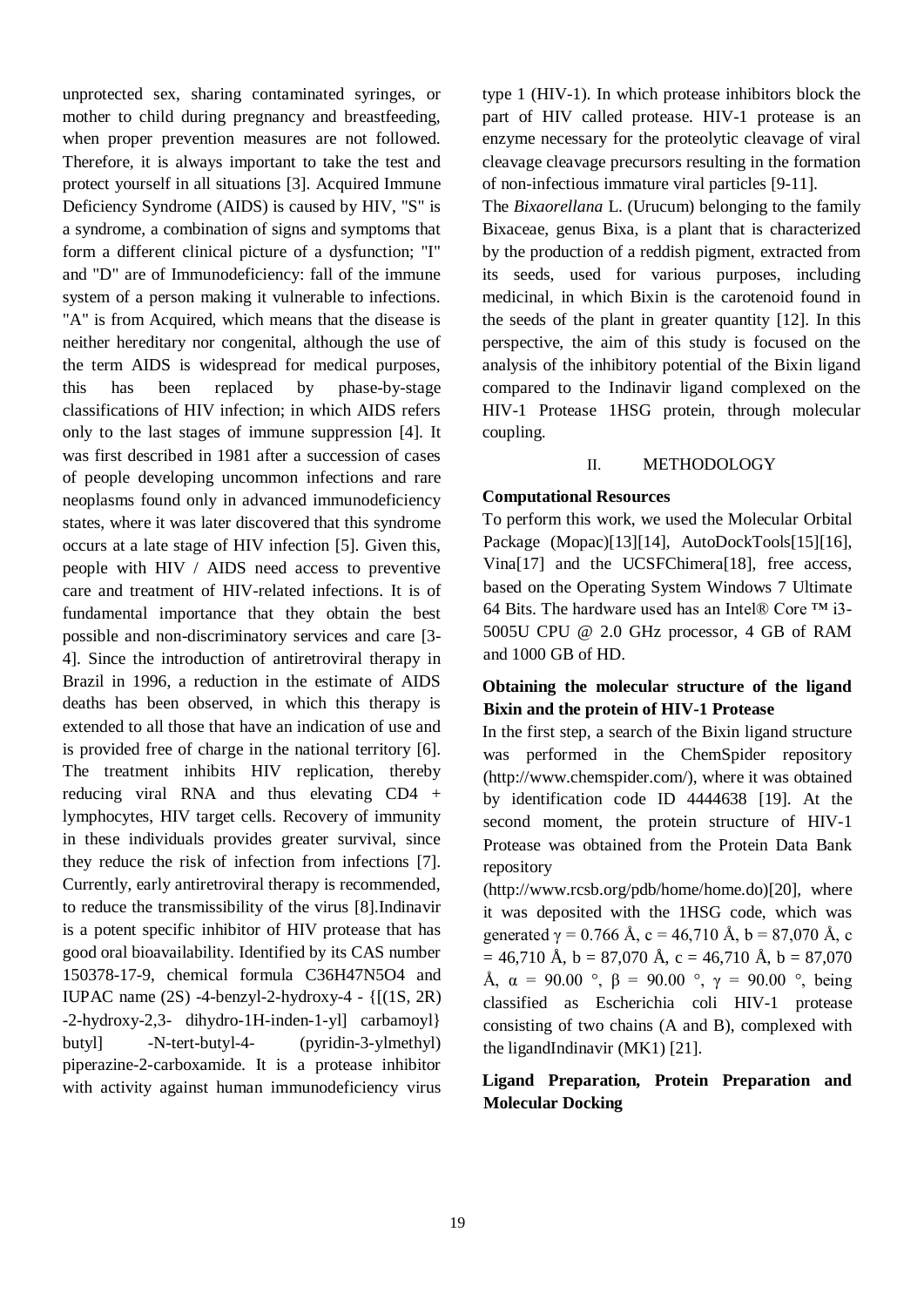The Mopac (Molecular Orbital Package)[14-15] is a semiempirical quantum chemistry software for the prediction of chemical properties and chemical reaction modeling, used by chemists and biochemists for research and teaching, running on Windows®, Linux and Macintosh platforms. In the present study, the binder molecule was optimized in the Mopac software, Version 16.111W [15], configured to use the semi-empirical PM7 (Parametric Method 7) [22] using the Hartree- Fock (HF) (self-consistent field method), for wave function, considering the molecule in the ground state and in the vacuum [23]. Later, both the binder and the protein were prepared in the AutoDockTools software, aiming to obtain the files in PDBQT format, in which the residues (MK1 and HOH) were removed from the protein and added the polar hydrogens, essential for the formation of H After the preparation of the HIV-1 Protease ligand and protein, the molecular docking was performed using the AutoDockTools software, AutoDockVina: Vina command prompt.

### III. RESULTS AND DISCUSSIONS

Using the AutoDockTools software, it was possible to visualize the three-dimensional structure of the HIV-1 Protease 1HSG Protease (Fig. 1), as well as visualize the added polar hydrogen atoms.



Fig.1 Visualization of the three-dimensional structure of the HIV-1 Protease 1HSG Protease(A). Visualization of the added polar hydrogen atoms(B)

The protein obtained directly from the Protein Data Bank repository comes with the complexed MK1 linker (Fig. 2), which is a drug used to treat HIV-1 Protease.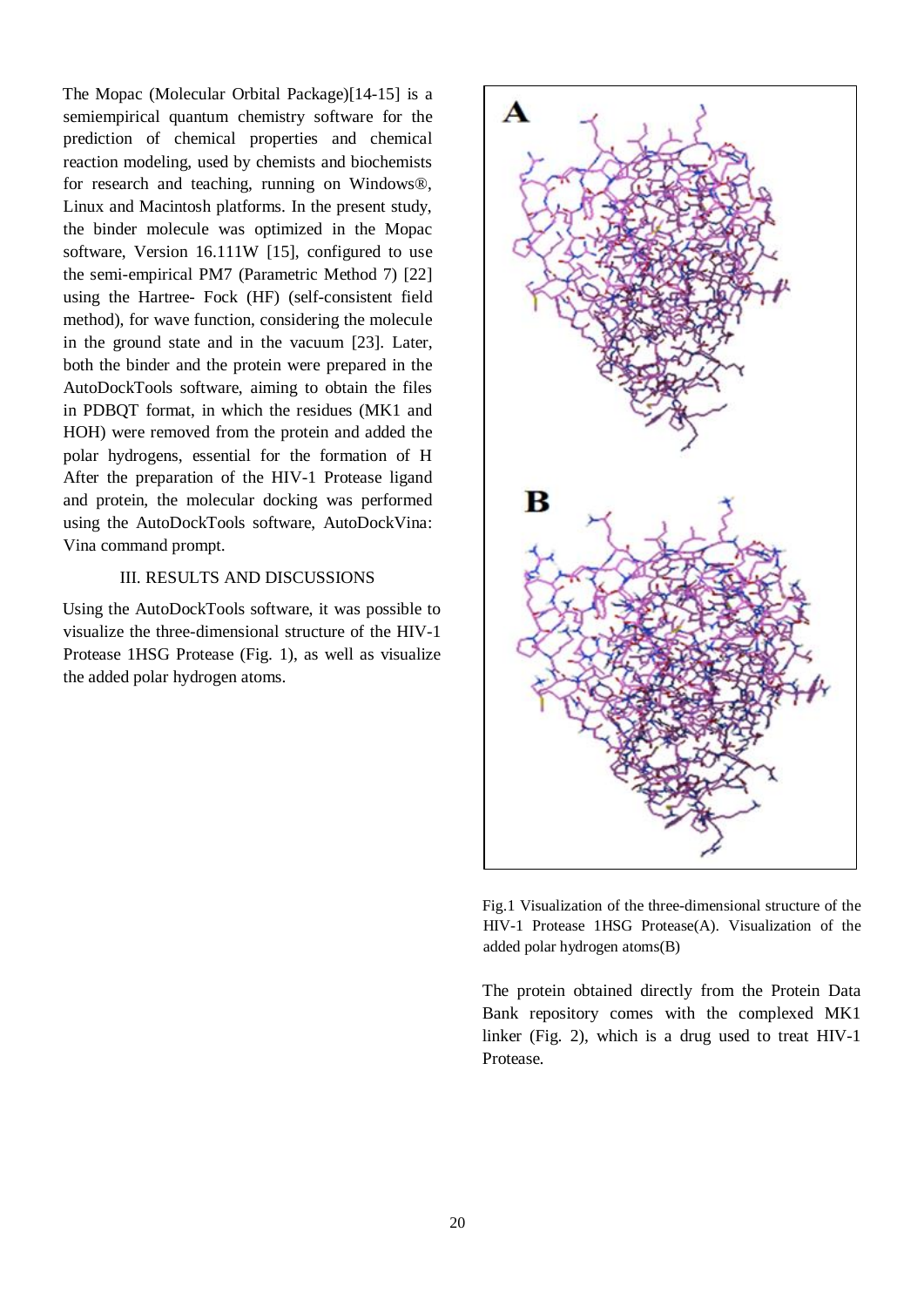

Fig. 2Ligand structure indinavir

This study focuses on the analysis of the inhibitory potential of the Bixin ligand (Fig. 3) compared to the ligand Indinavir (MK1) with the 1HSG protein through molecular docking.



Fig. 3Ligand structure Bixin

In the molecular coupling, it is necessary to use the Grid Box (Fig. 4), which has the function of highlighting (delimiting) the region where the docking can be performed. For this, the grid box should involve all the protein.



Fig. 4 View of the Grid Box involving HIV-1 Protease 1HSG Protease through AutoDockTools software.

From the UCSFChimera<sup>®</sup> software [18] it was possible to visualize the HIV-1 Protease 1HSG protein (Fig. 5), where it has only two amino acid chains, being the A chain (represented by blue color) and B chain (shown in red), it is also possible to observe MK1 (Indinavir) complexed at the center of the protein.



Fig. 5Visualization of the structure of the HIV-1 Protease 1HSG protein, visualized using UCSFChimera® software.

Fig. 6 shows the molecular docking between the Bixin ligand and the HIV-1 Protease 1HSG protein performed using the AutoDockTools, AutoDockVina: Vina command prompt. After the termination of the molecular coupling, the deviation between the ligand and the protein was analyzed, where RMSD values were calculated between the structures [24]. following values: RMSD lb 1320 Å and RMSD u.b. 2,029 Å, Affinity Energy of -3.3 kcal / mol and 21 active torsions.



Fig. 6.Molecular docking between Bixin binder and HIV-1 Protease 1HSG Protease, visualized in Chimera software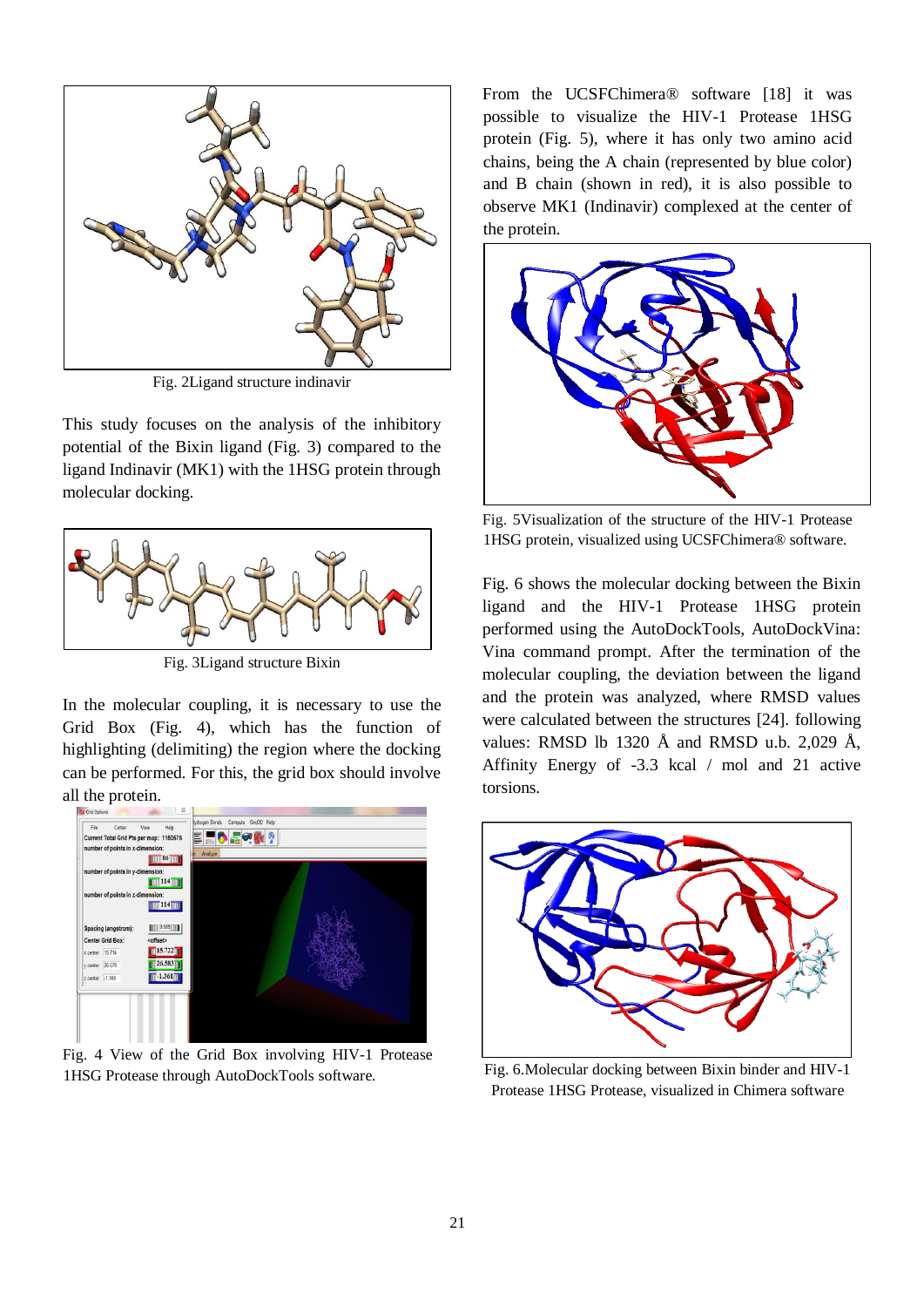Although bixin does not bind to the same region of the drug Indinavir (MK1), shown in Fig. 7, its RMSD and affinity energy values are consistent, evidencing bixin as a possible drug coupled with the treatment of HIV-1.



Fig. 7Visualization of the molecular coupling between the Bixin ligand and the HIV-1 Protease 1HSG Protease with complexed indinavir (MK1).

In the literature, an RMSD with value less than 2.0  $\AA$ indicates that the mode of binding of the proteinbinding complex was correctly predicted. RMSD values of less than 2.5 Å are also considered good results [25]. Therefore, the Bixin-1HSG complex is within the standard proposed in the literature, presenting RMSD values l.b. 1320 Å and RMSD u.b.  $2,029 \text{ Å}$  (Fig. 8).

| mode | affinity<br>(kcal/mol) | dist from best mode<br>rmsd 1.b.  rmsd u.b. |        |
|------|------------------------|---------------------------------------------|--------|
| 2    | $-3.8$                 | 0.000                                       | 0.000  |
|      | -3.3                   | 1.320                                       | 2.029  |
| 3    | $-3.2$                 | 21.794                                      | 25.450 |
| 4    | $-3.0$                 | 3.617                                       | 5.869  |
| 5    | $-3.0$                 | 34.711                                      | 37.328 |
| 6    | $-2.9$                 | 50.938                                      | 53.529 |
| 7    | $-2.9$                 | 39.861                                      | 42.794 |
| g    | $-2.9$                 | 21,589                                      | 25.961 |
|      | $-2.8$                 | 35.882                                      | 39.212 |

Fig. 8Affinity Energy Values and RMSDs of the coupling between the Bixin Binder and the 1HSG protein.

Fig. 9 demonstrates the molecular coupling between the Bixin binder and the 1HSG protein performed through the AutoDockTools, AutoDockVina [15-17]: Vina command prompt software. In that by means of the software Chimera it was possible to visualize the three smaller distances between the complex 1HSG-Bixin.



Fig.9 Molecular docking between the Bixin ligand and the HIV-1 Protease 1HSG Protein.

In Fig. 10 it is possible to observe that the oxygen atom of the Bixin ligand is closer to the amino acid PRO 39 (Proline), located in the B chain of the HIV-1 Protease protein at 2.8 Å of distance, being also a hydrogen bond , since the O atom is bonded to the hydrogen atom 2HD of amino acid PRO 39.B.

| Atom 1 | Atom <sub>2</sub>                 | Distance         |
|--------|-----------------------------------|------------------|
|        | #1 UNL 1 0 #0.2 GLY 16.B 1HA 3.0A |                  |
|        | #1 UNL 1 0 #0.2 LEU 38.B 2HD2     | 3.11             |
|        | #1 UNL 1 0 #0.2 PRO 39.8 2HD      | 2.8 <sub>A</sub> |

**Fig. 10** Distances found between the bixin binder and the 1HSG protein, making use of the Chimera software.

However, fig. 11 shows the hydrophobicity surface of the Bixin-1HSG molecular coupling.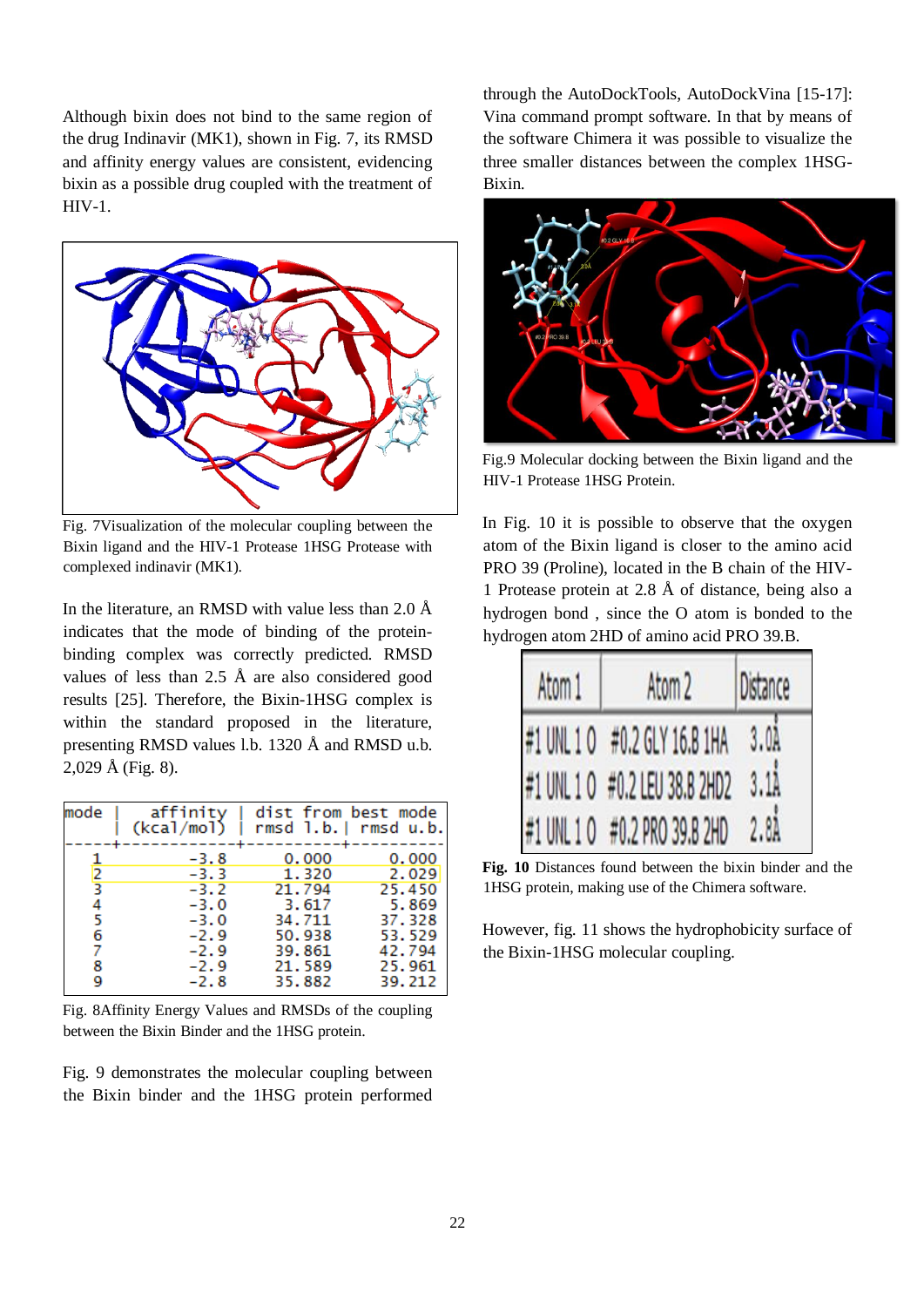

Fig.11 Visualization of the hydrophobicity surface of the ligand-protein complex.

In Figure 12, the lower H binding between the O atom and the Bixin ligand of 2.8 Å is interacting with the hydrophilic region of the protein, which is represented by the blue color.After the analysis of the obtained results, the ligand-protein interactions, demonstrated that the smaller distances obtained in the molecular docking of 2.8 Å and 3.0 Å between the protein and the Bixin ligand, indicate that the complex (receptor-binder) studied has potential to development of a new drug against HIV-1 Protease.



Fig 12 Bixin binding to the hydrophilic region of the HIV-Protease protein.

## IV. CONCLUSIONS

From semi-empirical molecular optimization simulations using the Mopac software and molecular docking through the AutoDockTools, AutoDockVina: Vina command prompt, it was possible to determine the spatial orientation of the Bixin ligand and the HIV-1 Protease protein in than the lowest distances found in comparison with indinavir, thus evidencing the potential of bixin as a new inhibitor against HIV-1 Protease.

## V. ACKNOWLEDGMENT

The State University of Ceará (PROPGPQ / UECE) for the support. This work was partly supported by the Cearense Foundation in Support of Scientific and Technology (FUNCAP), Coordination of Improvement of Higher Level Personnel (CAPES).

#### VI. REFERENCES

- [1] MINISTÉRIO DA SAÚDE (2018). Departamento de Vigilância, Prevenção e Controle das IST, do HIV/Aids e das HepatitesVirais. Disponívelem: <http://www.aids.gov.br/pt-br/publico-geral/o-quee-hiv>. Acesso: 07 mai. 2018.
- [2] UNAIDS (Programa Conjunto das NaçõesUnidassobre HIV/AIDS) (2018). Ponhafim à epidemia de AIDS até 2030. Disponívelem: < http://www.unaids.org/es>. Acesso: 07 mai. 2018.
- [3] Ministérioda Saúde, SecretariaemVigilânciaemSaúde, Departamento de DST, AIDS e HepatitesVirais. Protocoloclínico e diretrizesterapêuticas para manejo da infecçãopelo HIV emadultos. Brasília, 2013. Disponívelem: <http://www.aids.gov.br/pt-br/pub/2013/protocoloclinico-e-diretrizes-terapeuticas-para-manejo-dainfeccao-pelo-hiv-em-adultos>. Acesso: 07 mai. 2018.
- [4] UNICEF.; WHO.; UNAIDS. HIV/AIDS: Prevenção, tratamento, cuidado. Promovendo a UtilizaçãoRacional de Medicamentos e aAdministraçãoCorreta de CasosnosServiçosBásicos de Saúde (1998). Disponívelem: <https://www.unicef.org/prescriber/port\_p16.pdf>. Acesso: 07 mai. 2018.
- [5] Secretaria Municipal de Saudedo Rio de Janeiro (SMS/RJ). Guia de ReferênciaRápida, Infecçãopelo HIV e AIDS. Prevenção, Diagnóstico e TratamentonaAtençãoPrimária. 1ª Ed. Rio de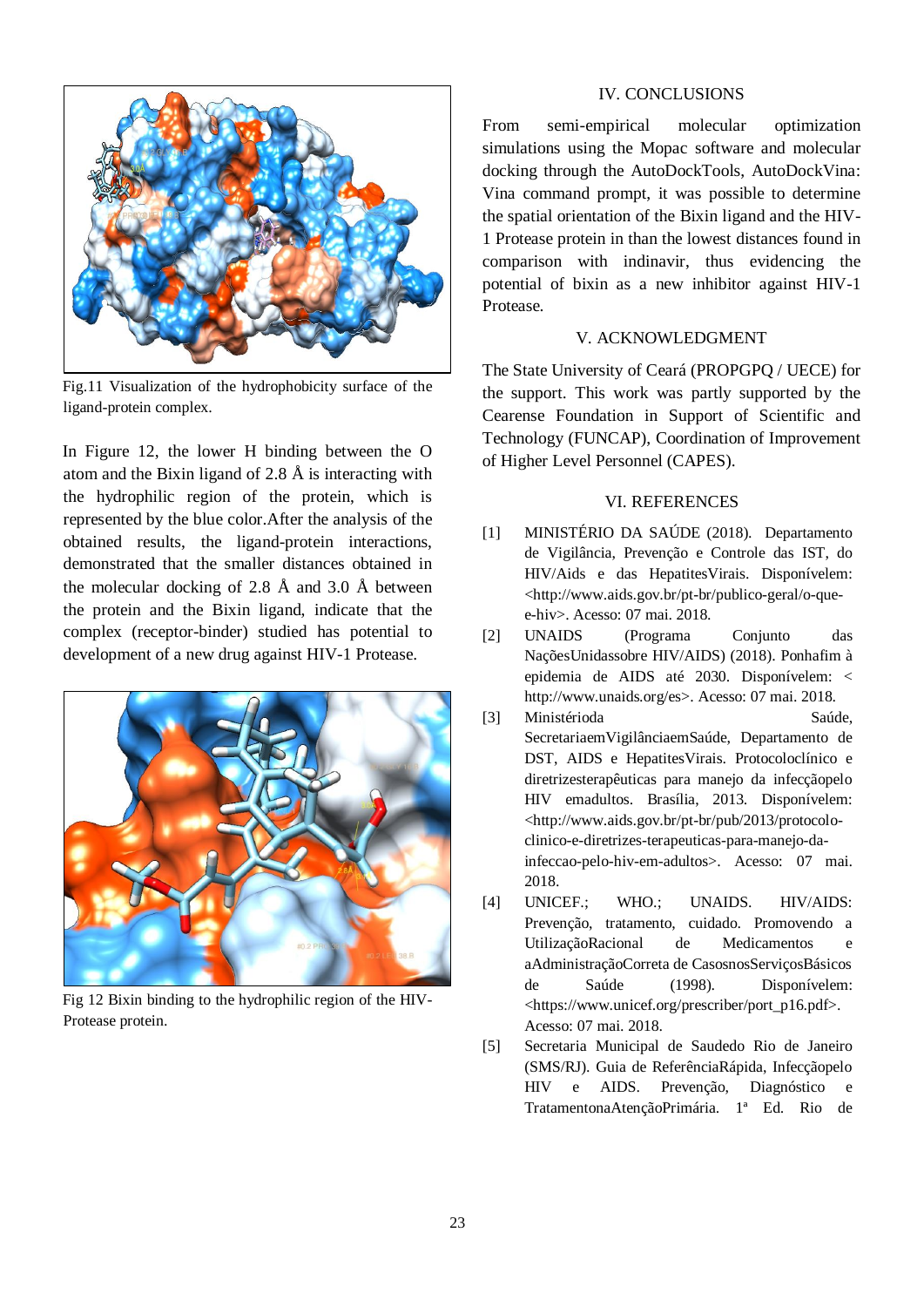Janeiro, 2016. Disponívelem: < http://www.rio.rj.gov.br/dlstatic/10112/6552790/417 6326/GuiadeReferenciaRepidaemHIV\_AIDS\_pagsi mples\_web.pdf>. Acesso: 07 mai. 2018.

- [6] A. C. S., Vieira et al. "Aepidemia de HIV/Aids e a ação do Estado. Diferenças entre Brasil, África do Sul e Moçambique". R. Katál., Florianópolis, v. 17, n. 2, p. 196-206, jul./dez. 2014. Disponível: < http://www.scielo.br/pdf/rk/v17n2/1414-4980-rk-17-02-0196.pdf>. Acesso: 21 mar. 2018.
- [7] K. A., Sepkowitz."AIDS The first 20 years". The New England Journal of Medicine. v. 344, n. 23, p. 1764-1772, 2001. Disponívelem: < https://www.nejm.org/doi/full/10.1056/NEJM20010 6073442306#article\_citing\_articles>. Acesso: 07 mai. 2018.
- [8] Ministérioda Saúde. Secretaria de VigilânciaemSaúde - Departamento de Vigilância, Prevenção e Controle das InfecçõesSexualmenteTransmissíveis, do HIV/Aids e das HepatitesVirais. BoletimEpidemiológico HIV AIDS 2017. ISSN: 1517-1159. Disponívelem: < http://www.aids.gov.br/pt-br/pub/2017/boletimepidemiologico-hivaids-2017>. Acesso 07 mai. 2018.
- [9] D. S.Wishart,C.Knox, A. C.Guo, S.Shrivastava, M.Hassanali, P.Stothard, &J.Woolsey."DrugBank: a comprehensive resource for in silico drug discovery and exploration". Nucleic acids research, 34(suppl\_1), D668-D672, 2006.
- [10] Drug, D. O. D. (2015). Drug Target Database. DrugBank database, version, 2.
- [11] DRUGBANK (2018). Indinavir Identification. Disponívelem: < https://www.drugbank.ca/drugs/DB00224>. Acesso: 19 mar. 2018.
- [12] J. M. Barbosa-Filho. "Bixaorellana: Retrospectiva de usospopulares, atividadesbiológicas, fitoquímica e empregonafitocosmética, no continente americano". SimpósioBrasileiro do Urucum— SIMBRAU, Joao Pessoa, 2006.
- [13] J. J. Stewart."MOPAC: a semiempirical molecular orbital program". Journal of computer-aided molecular design, 4(1), 1-103, 1990.
- [14] J. J. P. Stewart. MOPAC2016, version: 16.175 W. Stewart Computational Chemistry. Colorado Springs, CO, USA http://OpenMOPAC. net.
- [15] M. F.Sanner, R.Huey, S.Dallakyan, S.Karnati, W.Lindstrom, G. M.Morris, ... & G.Vareille.

AutoDockTools, version 1.4. 5. The Scripps Research Institute, La Jolla, 2007.

- [16] R.Huey &G. M. Morris. Using AutoDock 4 with AutoDocktools: a tutorial. The Scripps Research Institute, USA, 54-56, 2008.
- [17] O.Trott&A. J.Olson.AutoDock Vina: improving the speed and accuracy of docking with a new scoring function, efficient optimization, and multithreading. Journal of computational chemistry, 31(2), 455-461, 2010.
- [18] E. F.Pettersen, T. D.Goddard, C. C.Huang,G. S.Couch, D. M.Greenblatt, E. C.Meng &T. E.Ferrin. UCSF Chimera—a visualization system for exploratory research and analysis. Journal of computational chemistry, 25(13), 1605-1612, 2004.
- [19] J. Silva,A. R. Lima, L. L. Bezerra, M. M.Marinho, E. S.Marinho. "Bixinoids potentially active against dengue virus: a molecular docking study". International Journal of Scientific Research & Engineering, Volume 8, Issue 4, ISSN 2229-5518, April 2017.
- [20] Bank, P. D. Protein Data Bank. Nature New Biol, 233, 1971.
- [21] Z. Chen, Y. Li, E. Chen, D. L. Hall, P. L. Darke, C. Culberson & L. C. Kuo."Crystal structure at 1.9-A resolution of human immunodeficiency virus (HIV) II protease complexed with L-735,524, an orally bioavailable inhibitor of the HIV proteases". Journal of Biological Chemistry, 269(42), 26344-26348, 1994.
- [22] P. O. Dral, X. Wu, L.Spörkel, A. Koslowski, W. Weber, R. Steiger& W. Thiel. "Semiempirical quantum-chemical orthogonalization-corrected methods: theory, implementation, and parameters". Journal of chemical theory and computation, 12(3), 1082-1096, 2016.
- [23] A. R. Lima, E. M. Marinho, J. Silva, M. M. Marinho, M. M., &E. S. Marinho.Estudo in silico do flavonoideantitrombóticoternatin, presentenoscapítulosflorais de egletesviscosa less"macela-da-terra". RevistaExpressãoCatólicaSaúde, 2(1), 23-31. Acesso: 08 mai. 2018.
- [24] J. Silva, A. R.Lima, L. L. Bezerra, M. M. Marinho, E. S.Marinho. "Molecular coupling study between the potential inhibitor of dengue fever, Annatto and Protein E (DENV-4)". International Journal of Scientific Research & Engineering, Volume 8, Issue 7, ISSN 2229-5518, July – 2017.